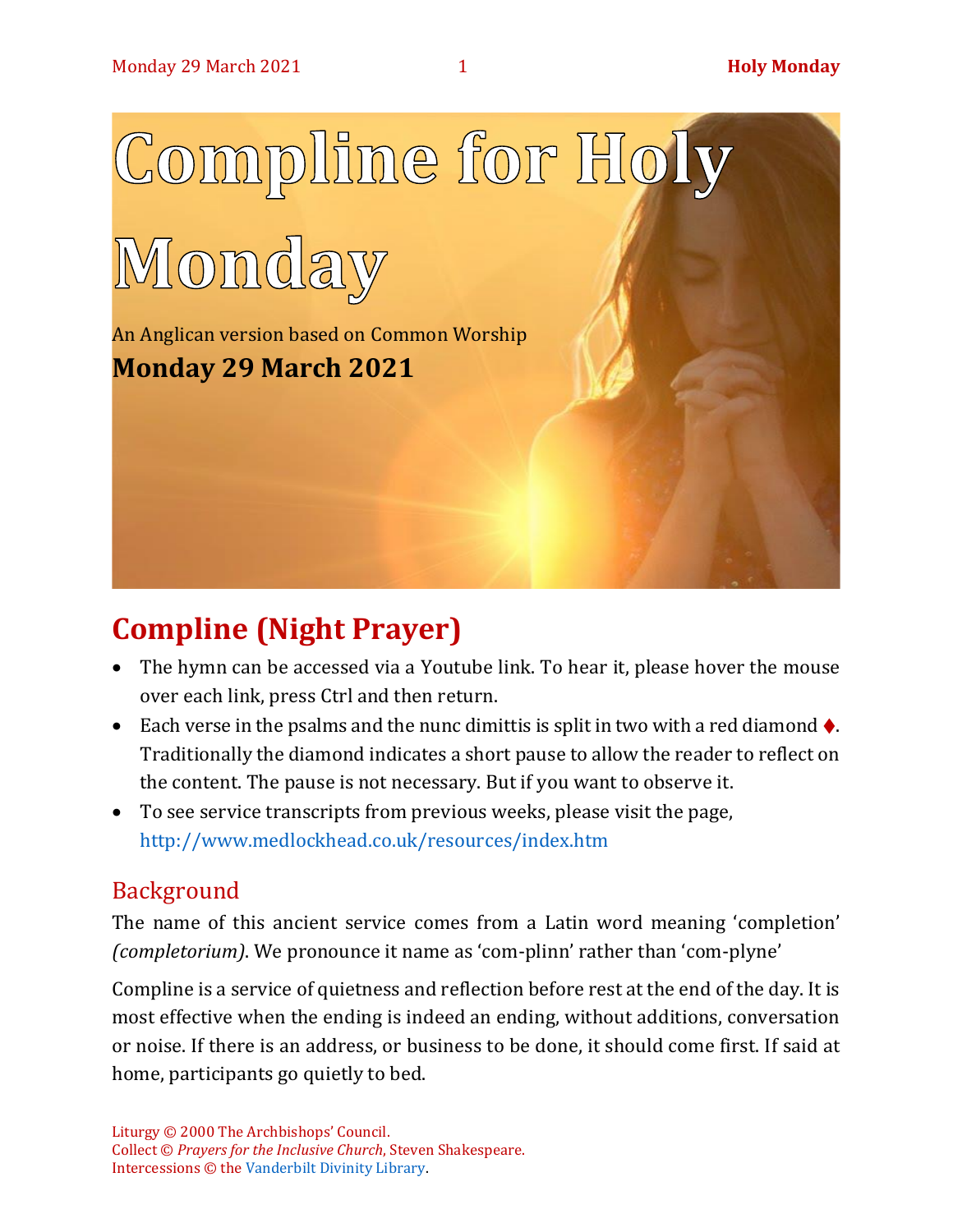## **Introduction**

The Lord almighty grant us a quiet night and a perfect end.

All **Amen**

Our help is in the name of the Lord

All **who made heaven and earth.**

Silence for reflection on the past day.

All **Most merciful God, we confess to you, before the whole company of heaven and one another, that we have sinned in thought, word and deed and in what we have failed to do. Forgive us our sins, heal us by your Spirit and raise us to new life in Christ. Amen**

O God, make speed to save us.

All **O Lord, make haste to help us.**

All **Glory to the Father and to the Son and to the Holy Spirit; as it was in the beginning is now and shall be for ever. Amen**

Hymn **[Before the ending of the day](https://www.youtube.com/watch?v=3SiamHnQYmw)** (please click on this link to hear the hymn)

**Before the ending of the day, Creator of the world, we pray That you, with steadfast love, would keep Your watch around us while we sleep.**

**From evil dreams defend our sight, From fears and terrors of the night; Tread underfoot our deadly foe That we no sinful thought may know.**

Liturgy © 2000 The Archbishops' Council. Collect © *Prayers for the Inclusive Church*, Steven Shakespeare. Intercessions © the [Vanderbilt Divinity Library.](http://divinity.library.vanderbilt.edu/)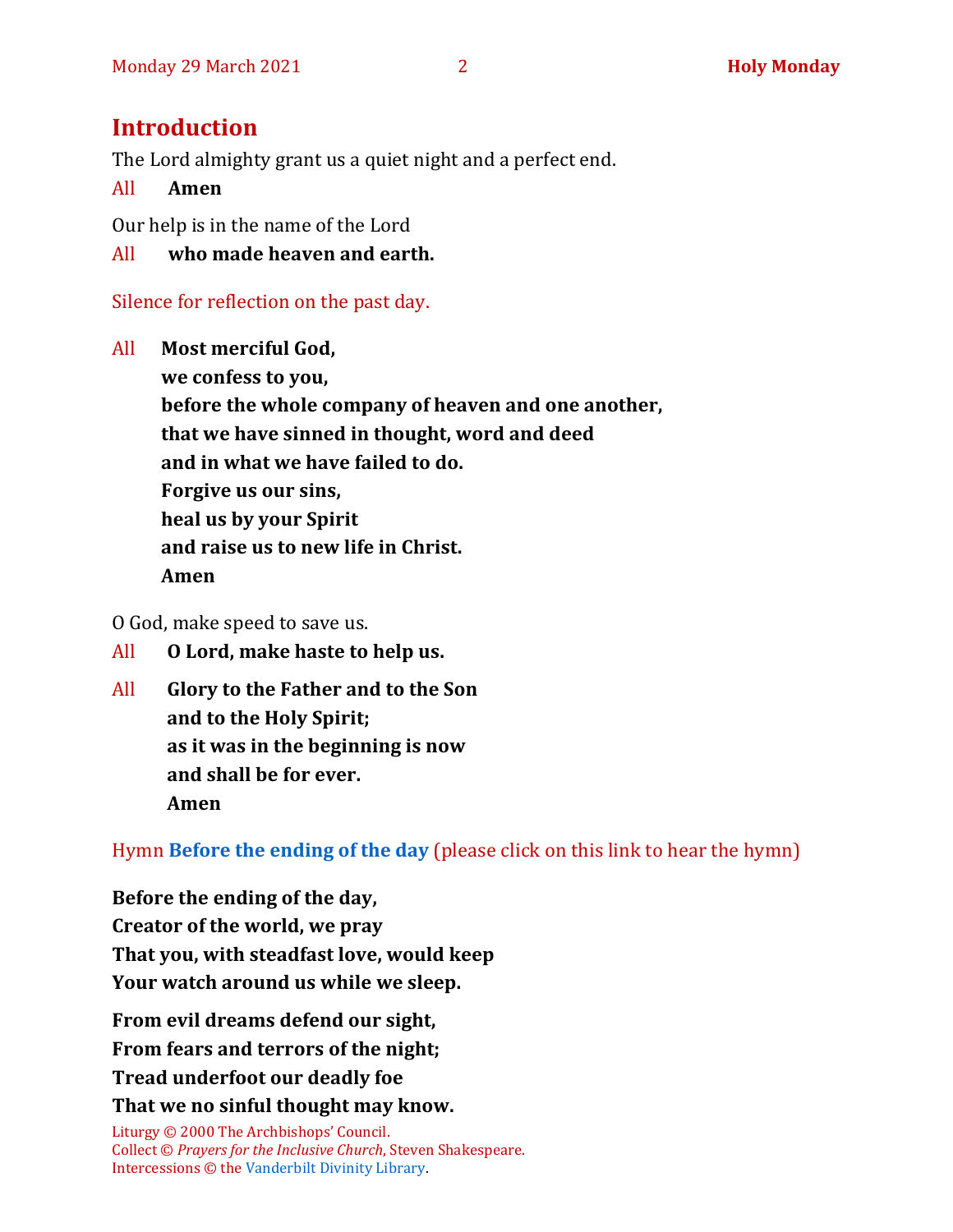**O Father, that we ask be done Through Jesus Christ, your only Son; And Holy Spirit, by whose breath Our souls are raised to life from death.**

## **The Word of God**

One or more of the following psalms may be used.

#### Psalm 4

- 1 Answer me when I call, O God of my righteousness; ♦ you set me at liberty when I was in trouble; have mercy on me and hear my prayer.
- 2 How long will you nobles dishonour my glory;  $\blacklozenge$ how long will you love vain things and seek after falsehood?
- 3 But know that the Lord has shown me his marvellous kindness; ♦ when I call upon the Lord, he will hear me.
- 4 Stand in awe, and sin not;  $\blacklozenge$ commune with your own heart upon your bed, and be still.
- 5 Offer the sacrifices of righteousness ♦ and put your trust in the Lord.
- 6 There are many that say, 'Who will show us any good?'  $\blacklozenge$ Lord, lift up the light of your countenance upon us.
- 7 You have put gladness in my heart, ♦ more than when their corn and wine and oil increase.
- 8 In peace I will lie down and sleep,  $\blacklozenge$ for it is you Lord, only, who make me dwell in safety.

#### Psalm 91

- 1 Whoever dwells in the shelter of the Most High  $\blacklozenge$ and abides under the shadow of the Almighty,
- 2 Shall say to the Lord, 'My refuge and my stronghold, ♦ my God, in whom I put my trust.'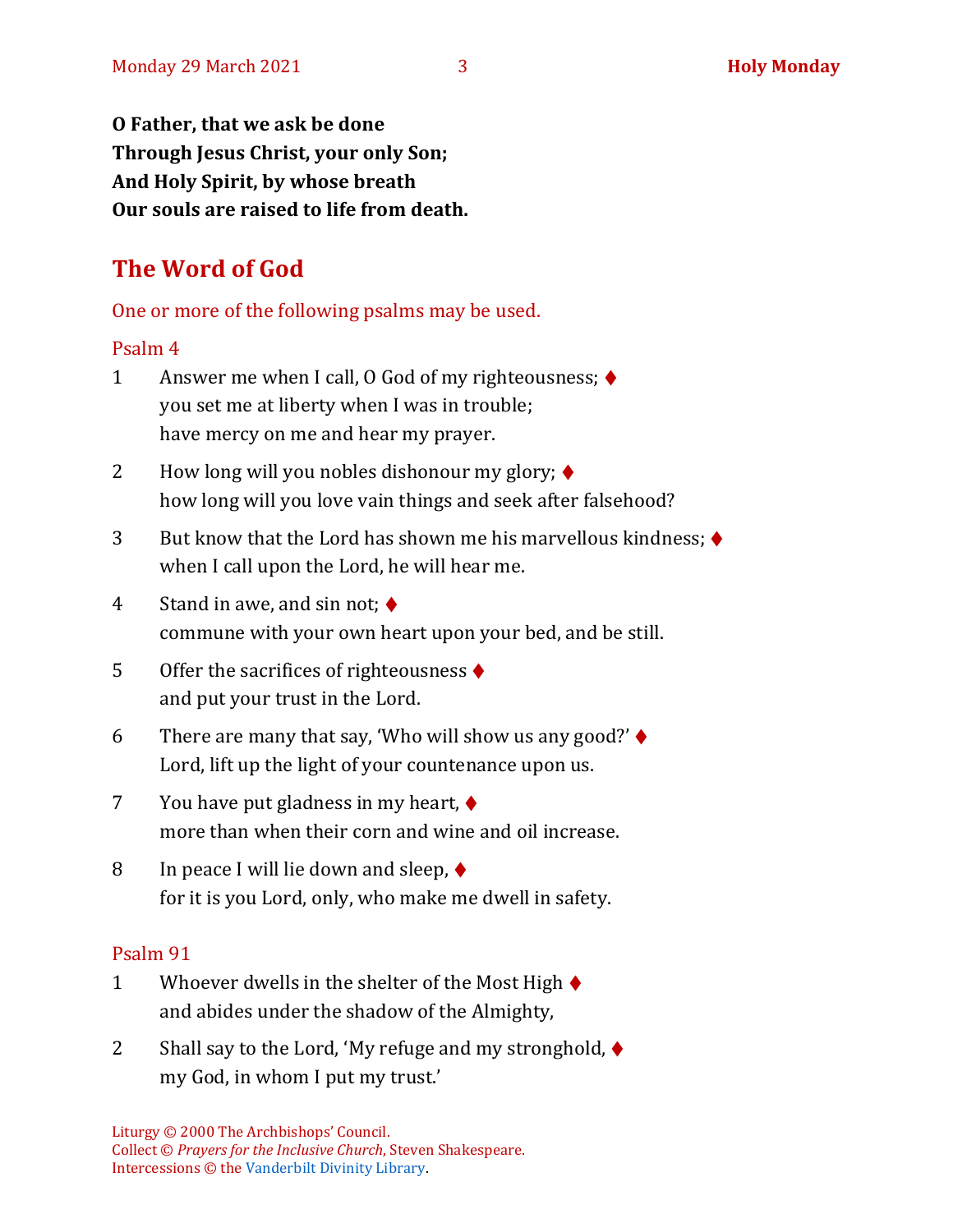- 3 For he shall deliver you from the snare of the fowler ♦ and from the deadly pestilence.
- 4 He shall cover you with his wings and you shall be safe under his feathers; ♦ his faithfulness shall be your shield and buckler.
- 5 You shall not be afraid of any terror by night,  $\blacklozenge$ nor of the arrow that flies by day;
- 6 Of the pestilence that stalks in darkness,  $\blacklozenge$ nor of the sickness that destroys at noonday.
- 7 Though a thousand fall at your side and ten thousand at your right hand, ♦ yet it shall not come near you.
- 8 Your eyes have only to behold  $\blacklozenge$ to see the reward of the wicked.
- 9 Because you have made the Lord your refuge  $\blacklozenge$ and the Most High your stronghold,
- 10 There shall no evil happen to you,  $\blacklozenge$ neither shall any plague come near your tent.
- 11 For he shall give his angels charge over you,  $\blacklozenge$ to keep you in all your ways.
- 12 They shall bear you in their hands,  $\blacklozenge$ lest you dash your foot against a stone.
- 13 You shall tread upon the lion and adder;  $\blacklozenge$ the young lion and the serpent you shall trample underfoot.
- 14 Because they have set their love upon me, therefore will I deliver them;  $\blacklozenge$ I will lift them up, because they know my name.
- 15 They will call upon me and I will answer them;  $\blacklozenge$ I am with them in trouble, I will deliver them and bring them to honour.
- 16 With long life will I satisfy them  $\blacklozenge$ and show them my salvation.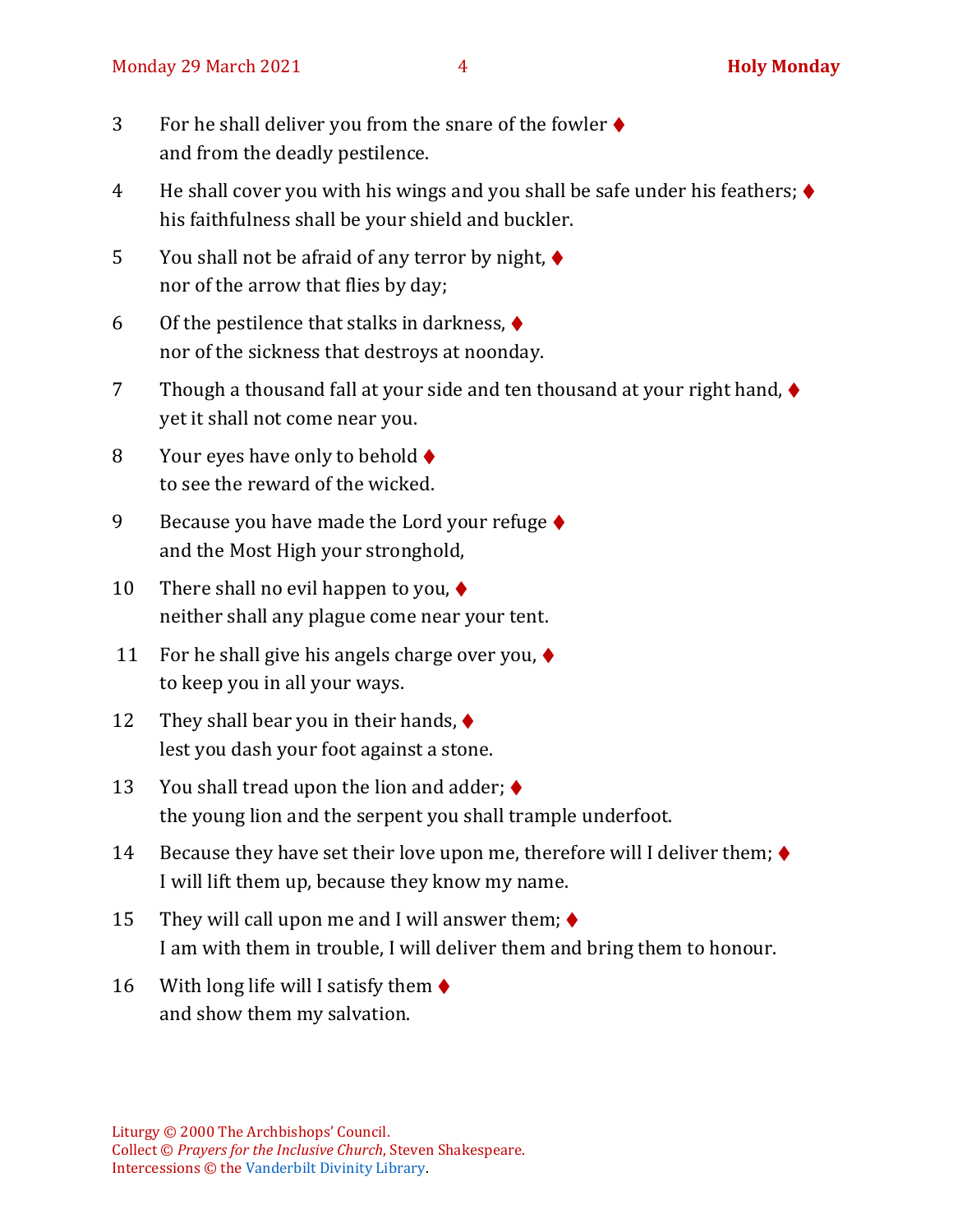#### Psalm 134

- 1 Come, bless the Lord, all you servants of the Lord, ♦ you that by night stand in the house of the Lord.
- 2 Lift up your hands towards the sanctuary  $\blacklozenge$ and bless the Lord.
- 3 The Lord who made heaven and earth  $\triangle$ give you blessing out of Zion.

The following is said at the end of each psalm

All **Glory to the Father and to the Son and to the Holy Spirit; as it was in the beginning is now and shall be for ever. Amen**

#### Sentences from Scripture

One of the following short lessons is read

You, O Lord, are in the midst of us and we are called by your name; leave us not, O Lord our God. *Jeremiah 14:9*

#### or

Be sober, be vigilant, because your adversary the devil is prowling around like a roaring lion, seeking for someone to devour. Resist him, strong in the faith. *1 Peter 5:8, 9*

#### or

Liturgy © 2000 The Archbishops' Council. Collect © *Prayers for the Inclusive Church*, Steven Shakespeare. Intercessions © the [Vanderbilt Divinity Library.](http://divinity.library.vanderbilt.edu/) The servants of the Lamb shall see the face of God, whose name will be on their foreheads. There will be no more night: they will not need the light of a lamp or the light of the sun, for God will be their light, and they will reign for ever and ever. *Revelation 22:4, 5*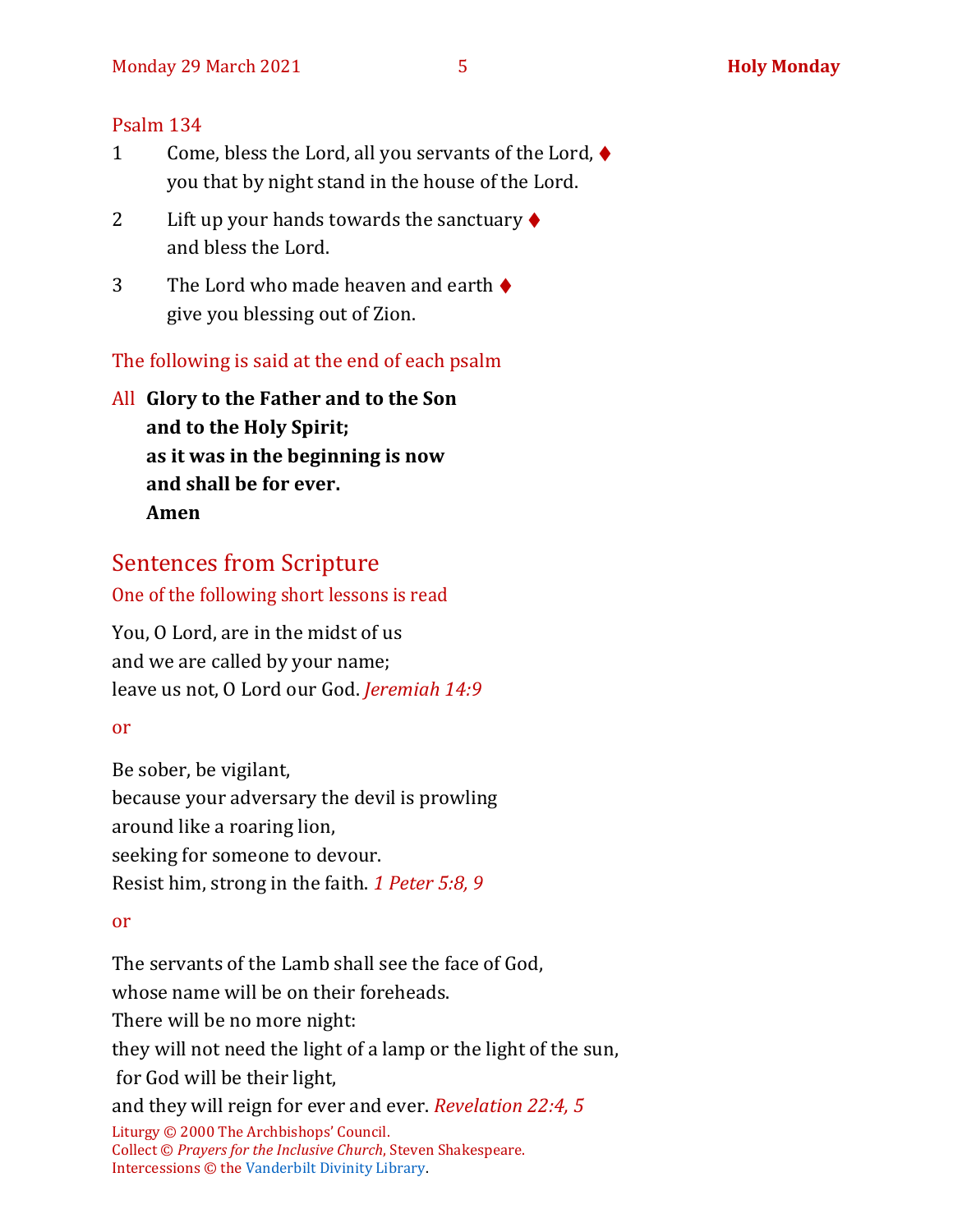Into your hands, O Lord, I commend my spirit.

### All **Into your hands, O Lord, I commend my spirit.**

For you have redeemed me, Lord God of truth.

#### All **I commend my spirit.**

Glory to the Father and to the Son and to the Holy Spirit.

#### All **Into your hands, O Lord, I commend my spirit.**

For you have redeemed me, Lord God of truth. Glory to the Father and to the Son and to the Holy Spirit.

#### All **Into your hands, O Lord, I commend my spirit.**

Keep me as the apple of your eye.

All **Hide me under the shadow of your wings.**

## **The Nunc dimittis** (the Song of Simeon)

- All **Save us, O Lord, while waking, and guard us while sleeping, that awake we may watch with Christ and asleep may rest in peace.**
- 1 Now, Lord, you let your servant go in peace: ♦ your word has been fulfilled.
- 2 My own eyes have seen the salvation  $\triangle$ which you have prepared in the sight of every people;
- 3 A light to reveal you to the nations ♦ and the glory of your chosen people. *Luke 2.29–32*
- All **Glory to the Father and to the Son and to the Holy Spirit; as it was in the beginning is now and shall be for ever. Amen**
- All **Save us, O Lord, while waking, and guard us while sleeping, that awake we may watch with Christ and asleep may rest in peace.**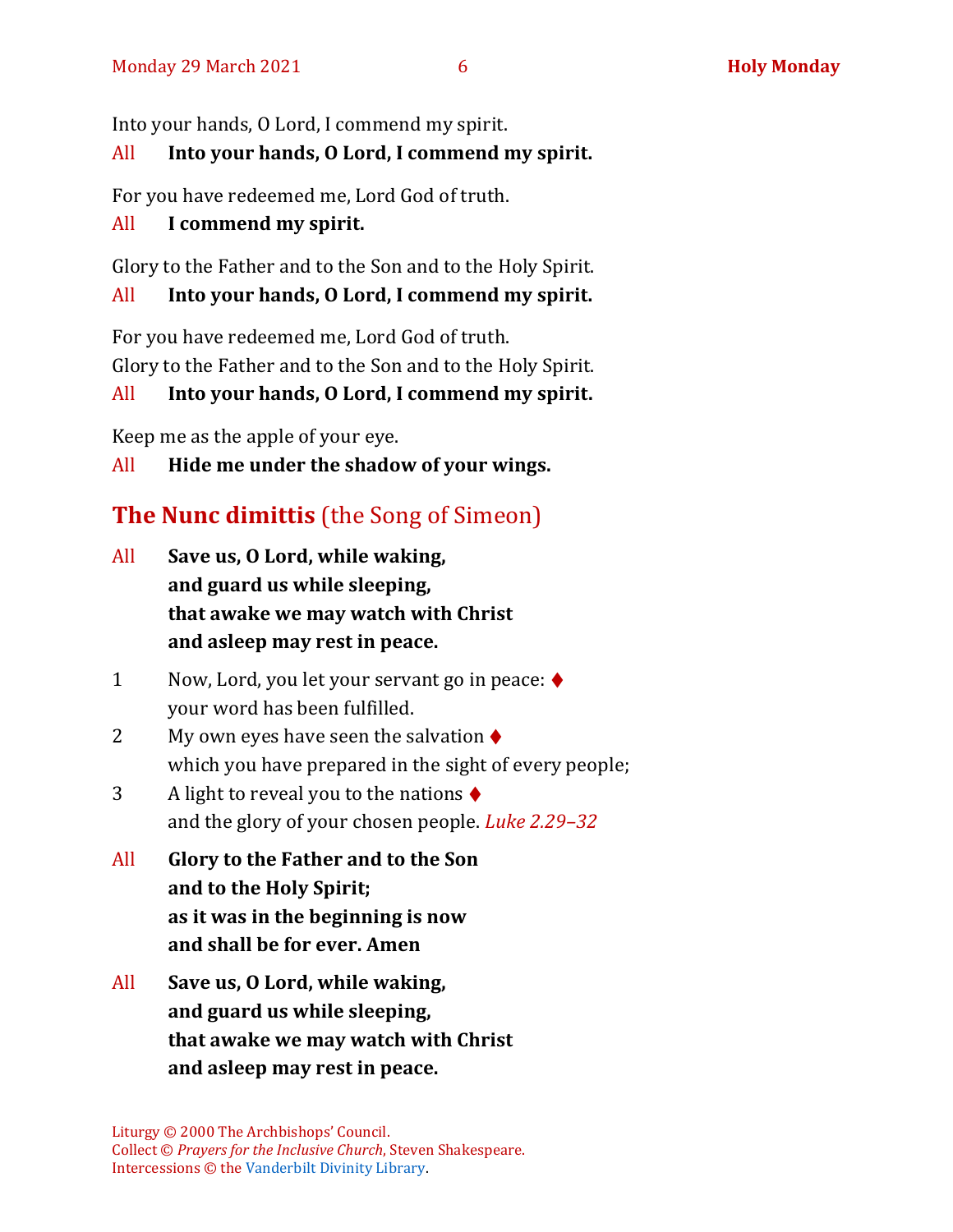## **Prayers of intercession**

#### Almighty God,

Your name is glorified even in the anguish of your Son's death. Grant us the courage to receive your anointed servant who embodies a wisdom and love that is foolishness to the world. empower us in witness so that all the world may recognise in the scandal of the cross the mystery of reconciliation.

#### All **Amen**

## Faithful Midwife,

as you delivered the Hebrews safely out of the long labour of slavery,

so, morning by morning, you draw us forth into the new day.

Surround us with a cloud of witnesses,

and sustain us by your powerful word, that, in the night of loneliness and fear, we, being weary, may not lost heart but push toward the joy that is to come, labouring with Christ to give birth to your promised kingdom.

### All **Amen**

Creator of the universe,

you made the world in beauty,

and restore all things in glory through the victory of Jesus Christ.

We pray that, wherever your image is still disfigured

by poverty, sickness, selfishness, war, and greed,

the new creation in Jesus Christ may appear in justice, love, and peace, to the glory of your name.

## All **Amen**

Christ our God,

your love is poured out in death for our sakes.

Hold us in your embrace as we wait for Easter's dawn.

Comfort us with the promise that no power on earth, not even death itself, can separate us from your love;

and strengthen us to wait until you are revealed to us in all your risen glory.

### All **Amen**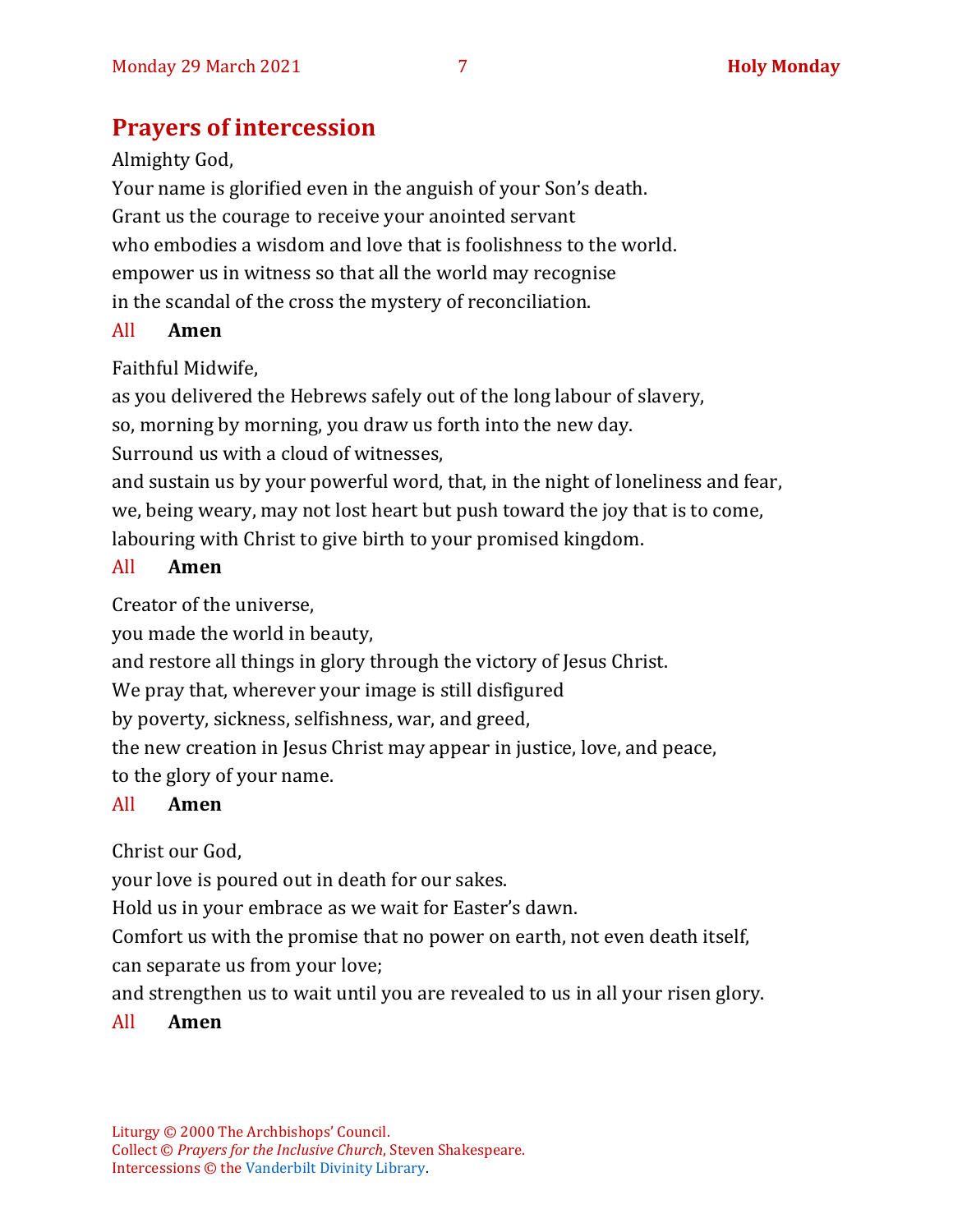## **The Collect for Holy Monday**

Lord, you bring us into being and let our lives touch your heart: may the fragrance of our worship draw us closer to your open heart and free us from our clinging to the things we can control; through Jesus Christ, the passion of God. All **Amen**

# Silence may be kept.

Visit this place, O Lord, we pray, and drive far from it the snares of the enemy; may your holy angels dwell with us and guard us in peace, and may your blessing be always upon us; through Jesus Christ our Lord.

- All **Amen**
- All **Our Father in heaven, hallowed be your name, your kingdom come, your will be done, on earth as in heaven. Give us today our daily bread. Forgive us our sins as we forgive those who sin against us. Lead us not into temptation but deliver us from evil. For the kingdom, the power, and the glory are yours now and for ever. Amen**